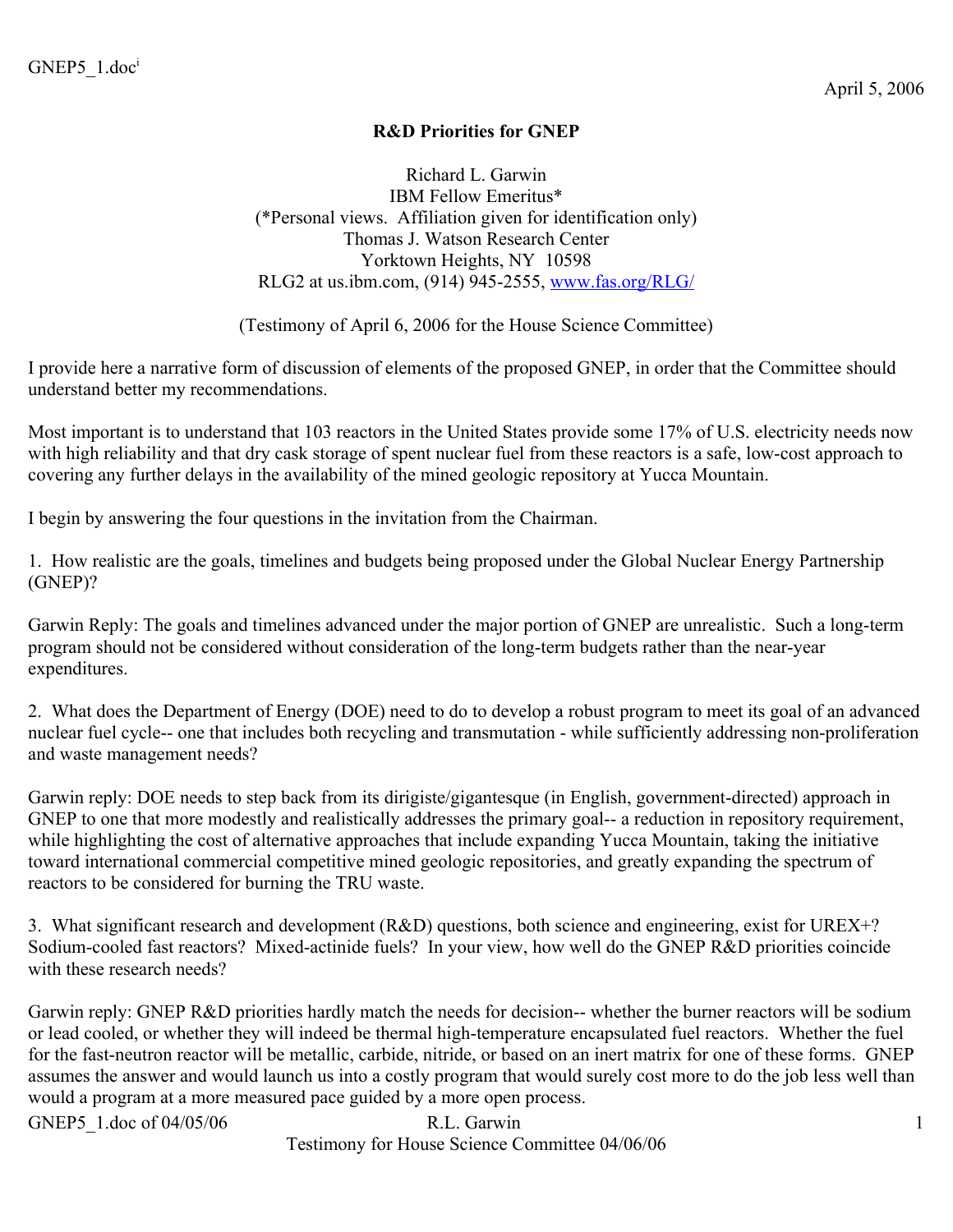4. DOE is in the process of developing the tools to carry out a cradle-to-grave systems analysis of the advanced fuel cycle. What questions should that systems analysis be able to answer?

Garwin reply: The GNEP program must await either good human leadership or the promised cradle-to-grave systems analysis of the advanced fuel cycle. In particular, the questions should include:

a. Cost and availability of competitive commercial mined geologic repositories for the direct disposal option.

b. Costs and performance (including safety and nonproliferation measures) for reactors suitable for burning TRUs separated from LWR fuel.

c. The spectrum of fuels for such burner reactors, understanding that reactor type, fuel choice, and reprocessing approach are coupled, and that not only fast-neutron reactors but some thermal reactors can achieve reductions in transuranics that would expand capacity of a given repository at least several fold.

d. The benefit associated with government-funded resource estimation for amount of uranium available as a function of price. This needs to include research and demonstration on obtaining uranium from seawater, where there is at least 2000 million tons readily available, but at a price that is very uncertain. Yet the exploration of seawater uranium at costs up to \$1000/kg is vital for decision-making in this field and is long overdue.

There are important points to be made beyond the answers to these specific questions.

There is wide agreement that the ABRs cannot operate economically as power producers in competition with LWRs. Yet there is no estimate of the government subsidy that would be required for private operation or the cost of government operation of these plants. All the more reason for a combined technical and economic effort to provide the least-cost solution for this vision, in competition with evaluating the straightforward approach of commissioning more mined geologic repositories.

As emphasized in my book with Georges Charpak<sup>[1](#page-1-0)</sup> and in the September [2](#page-1-1)005 book with Charpak and Venance Journé<sup>2</sup> we believe that the expansion of nuclear power can best be helped now by the United States and other nuclear states taking the lead in changing the rules to permit and encourage competitive, commercial, mined geologic repositories. These would be approved by the IAEA, and would accept only spent fuel forms and packages (and vitrified fissionproduct forms and packages) approved by IAEA.

Commercial firms operating the repositories would provide employment and benefits to the local communities, and rather than seeing a repository as a burden, it would be seen by many as a commercial opportunity. Russia, China, the United States, Australia, and even Sweden might be locations for such repositories.

The other urgent matter for the U.S. and other governments is to determine the cost to obtain vastly more uranium. It is essential to know whether half of the 4000 million tons of uranium in seawater can be extracted at a cost of \$300/kg, as is tentatively suggested by the Redbook. Or whether the GEN-IV working group approach that leads to an estimate of 170 million tons of uranium from terrestrial deposits at an extraction price less than \$260/kg is valid.

So in general I admire the goal of GNEP, but visions that ignore technical reality have often led to disasters, since they preclude more conventional and incremental approaches.

<span id="page-1-0"></span><sup>1</sup> Book by R.L. Garwin and G. Charpak, "Megawatts and Megatons: The Future of Nuclear Power and Nuclear Weapons," The University of Chicago Press, January 2003.

<span id="page-1-1"></span><sup>&</sup>lt;sup>2</sup> French publication of book by G. Charpak, R.L. Garwin, and V. Journé, "De Tchernobyl en tchernobyls," Odile Jacob, September 2005. GNEP5 1.doc of 04/05/06 R.L. Garwin 2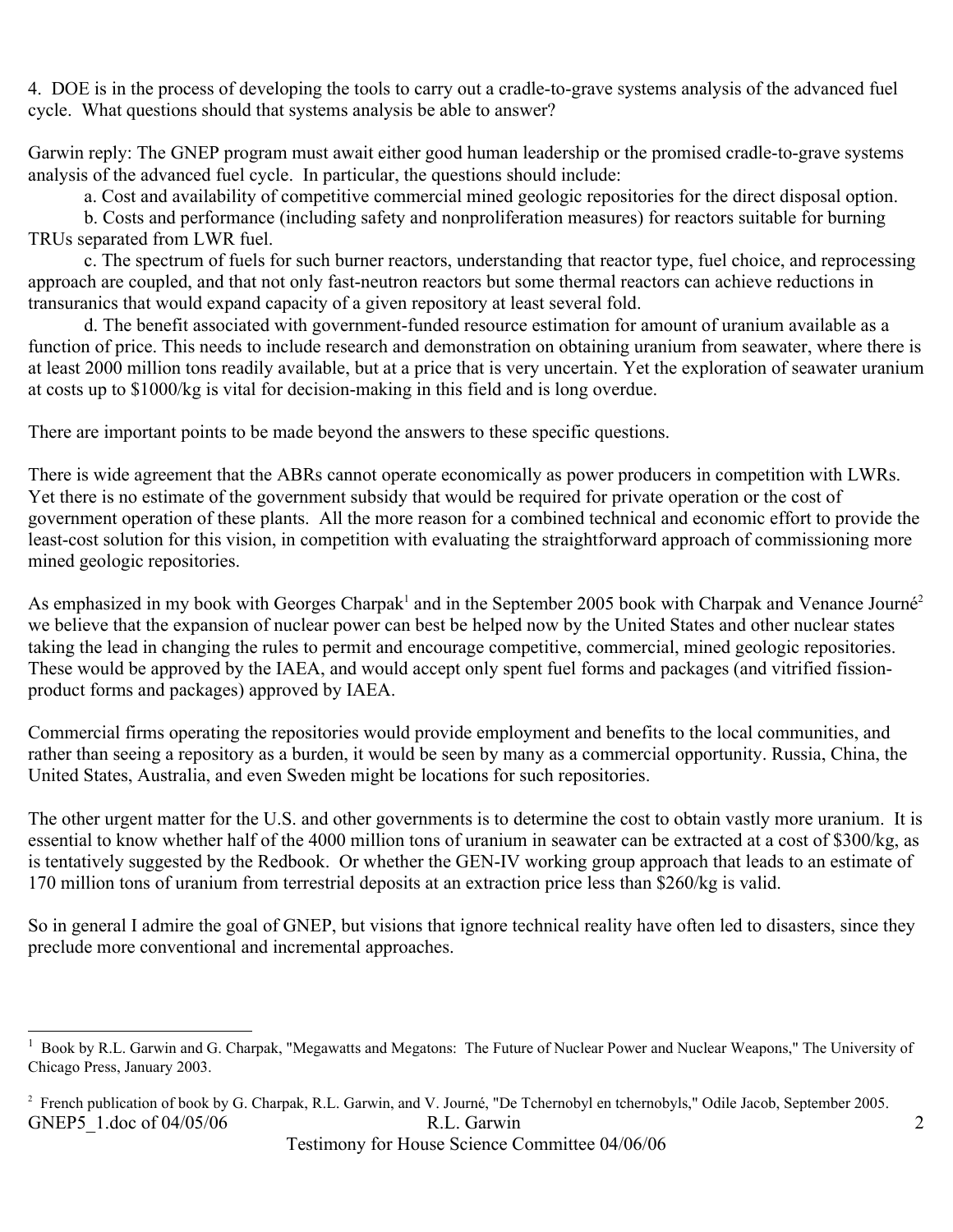Aside from important elements such as the assured fuel supply-- provision of enriched fuel and take back of spent fuel-- and the supply of cartridge reactors (in competition with other nuclear supplier countries, no doubt) GNEP embodies a major vision for the United States and for the world.

### THE GNEP VISION.

 This is to handle in the intermediate term (on the order of 100 years) the spent fuel from existing nuclear reactors by separating the plutonium and other actinides so that they can be burned in fast-neutron reactors. This is quite different from the reprocessing and recycle that has been practiced in France and that is going to take place in Japan as well, where the plutonium is fabricated into MOX fuel and burned in LWRs. This recycle in LWRs does not in any way solve the actinide problem, nor does it help with repository space, because the spent MOX fuel element has at least four times the long-term heat output of a spent UOX fuel element, and so does not diminish the repository space required. Reprocessing as practiced in France, Britain, and about to begin in Japan has been a costly way to delay putting spent fuel into the repository that all agree is necessary; far cheaper would have been the straightforward approach of dry cask storage for whatever delay was desired.

The GNEP vision, however, would have most of the fission products extracted from the spent LWR fuel, together with most of the uranium, so that a fuel form that might be 15-20% actinides mixed with some of the initial uranium would provide fuel for a generation of fast-neutron Advanced Burner Reactors-- ABRs, which are essentially breeder reactors without the uranium "blanket." All of the actinides can be fissioned with fast neutrons, so they do not accumulate to the extent that curium does, for instance, in multiple recycle into LWRs. However, since one obtains only about 25% burnup of fuel in a fast reactor, that fuel needs to be reprocessed and recycled many times before the LWR actinides are substantially destroyed. In addition, if the actinides are mixed with uranium, the ABR is likely to have a "conversion ratio" on the order of at least 0.50, so that half of the actinides destroyed are replaced by Pu-239 that will need to be burned in the ABR and thus reduce the rate at which LWR actinides are destroyed, for a given thermal output power of the ABR. The question for the GNEP vision is how big a repository is needed for U.S. commercial fuel (and for possible U.S. reprocessing of foreign fuel) and at what cost for the repository and for the measures to reduce the necessary size. All indications are that the cost of direct disposal of spent LWR fuel is much less than the cost of the reprocessing and ABRs that are intended to reduce repository size.

There are major questions as to the fuel form for the generation of ABRs. Will it be metallic fuel, carbide fuel, nitride fuel, or oxide fuel? Will it be normal "mixed fuel" with uranium, that gives rise to more Pu-239, or will it be a "sterile fuel"-- so-called inert matrix fuel (IMF)-- rather than uranium-based. What will be the delayed neutron fraction in that reactor, and how will a safe operating margin be achieved?

Will the ABRs be cooled with liquid sodium or with molten lead? There are good arguments on both sides, but GNEP and its supporters appear to assume that the cooling will be liquid sodium, in order to be able to build the first "demonstration" ABR rapidly. This haste and ill-defined purpose recall the Clinch River sodium-cooled reactor project, terminated in 1977 and against which I testified, which would simply have demonstrated the high cost of fast-reactor power in comparison with LWRs. If the purpose is to have a "demonstration/test reactor which would be used to effect qualification of advanced burner reactor fuel to consume transuranic elements (TRU) from spent light water reactor fuel and spent fast reactor fuel", why not use existing fast reactors in Russia and France for this purpose, thus saving years of delay? Simply building another sodium-cooled fast reactor to show that it can be done in the U.S. is not likely to advance the acquisition of knowledge necessary to the coupled choice of reactor type, fuel, and approach for the really difficult job of reprocessing ABR fuel with process losses of 0.1% or less.

The reprocessing for the ABR is a more important choice than the reprocessing for the LWR, since it needs to be done multiple times, and will also set the basis for a later breeder economy. So why is \$155 M of the \$250 M first-year

GNEP5 1.doc of 04/05/06 R.L. Garwin 3 Testimony for House Science Committee 04/06/06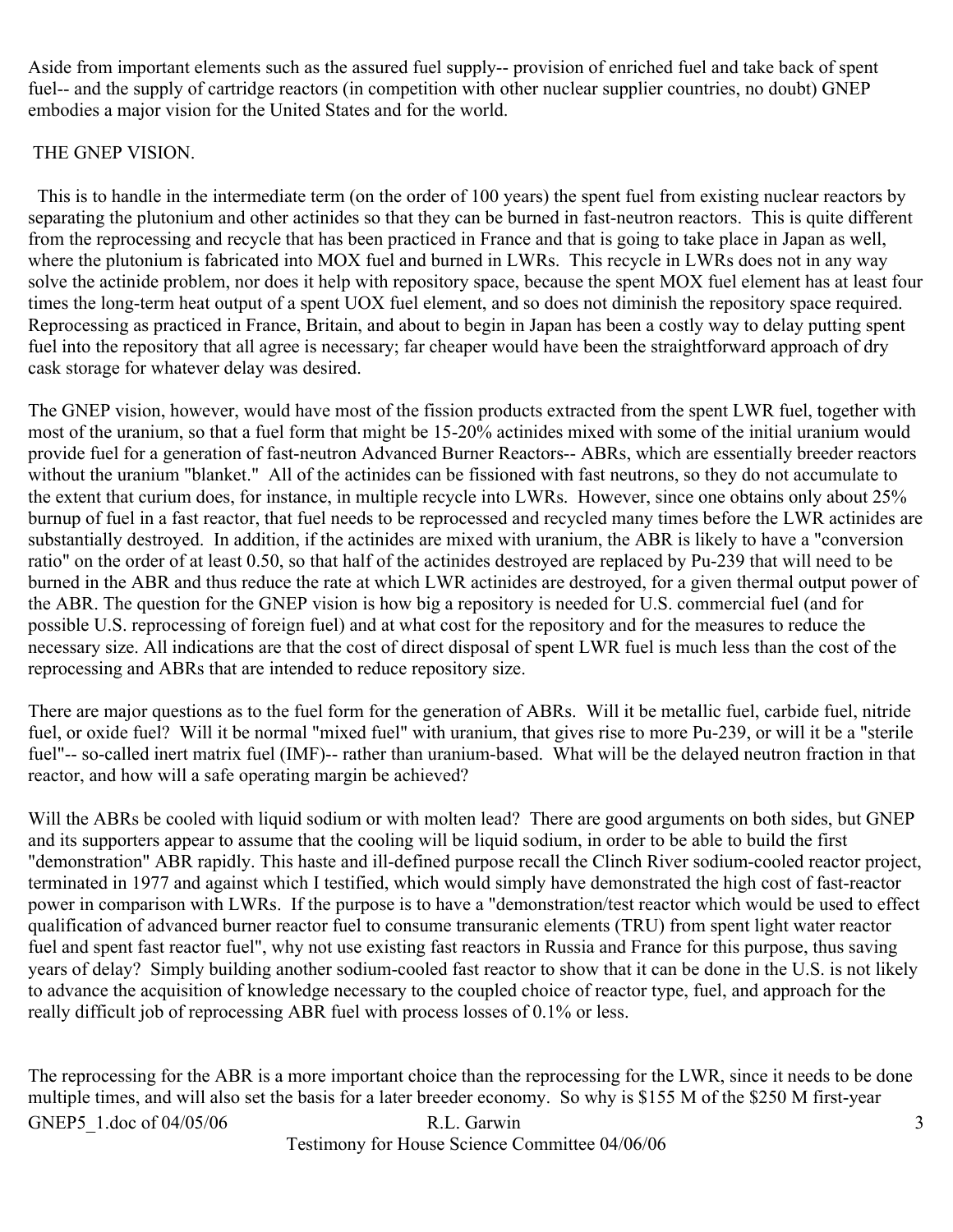budget sought for GNEP to go to the demonstration of UREX+ reprocessing for LWR fuel? Contrary to the 99.9% efficiency (0.1% loss) sought for each of the many reprocessing cycles for ABR fuel, 90% efficiency for the one-time reprocessing of PWR fuel would obtain most of the benefit. The proposed UREX+ ESD plant for PWR fuel is excessively large and has technical goals totally unnecessary for this task.

That fuel for the ABR will need to be available only when we have the first-generation ABR coming on-line, and it is an economic waste to reprocess the LWR fuel prematurely. The discounted present value (cost) of reprocessing is much less if reprocessing is delayed by a further 20 years, for instance.

It seems that one ought to have multiple design competitions for fast-neutron ABRs, and when the best two ABR designs have been chosen after the detailed technical evaluation that such a momentous step warrants, two separate engineering designs should be commissioned for each, in order to have some confidence of being able to choose the better.

One of the chief concerns with the ABR, as indicated, is its fuel composition, and the ABR reprocessing choice needs to be made in conjunction with the choice of fuel composition.

My major concern with the GNEP program as it has been presented is that it has the priorities all wrong-- with premature initiation of an engineering scale demonstration-- ESD-- of UREX+ for LWR fuel, when what we need is to move rapidly to see whether it is technically and economically feasible at all to deploy the vast numbers of ABRs that are required. This is an old dream, and if it is not feasible, the reprocessed LWR fuel will be a security and economic nightmare and an impediment to the expansion of nuclear energy supply. Furthermore, the technical goals of the program are set far higher than is needed to obtain the benefits of reprocessing of PWR fuel.

The goal of "proliferation resistance" is not met in any case, because the UREX process itself separates essentially all of the uranium. To obtain 10 kg of plutonium from ordinary PWR spent fuel containing 1% Pu, a terrorist would need to acquire and reprocess 1000 kg of highly radioactive material. Once the uranium and the fission products have been removed in any of the UREX processes, the plutonium will be contaminated only with a modest amount of transuranics (TRU) so that the terrorist would need to reprocess a mere 11 kg of material, and according to recent DOE studies, this would have only about 1/2000 of the penetrating radiation that would count as "self protecting." In fact, Pu metal contaminated with minor actinides could perfectly well be used in an implosion bomb. So UREX really offers no significant benefit over PUREX so far as resistance to proliferation or terrorist acquisition of weapon-usable materials. Of course, radioactivity could be left with or the Pu (actinide) fraction and removed after shipment from the PWR reprocessing plant to the ABR complex, but the likely contaminant, lanthanides, offer relatively little protection and, in any case, does not change the fact that only 1% as much material needs to be diverted and processed as in the case of spent LWR fuel itself.

The relatively minor goal of reducing uranium requirement comes at an extremely high price. Recycle of all of the TRU can reduce uranium requirements by about 20% (unless one has a breeder reactor that then does not eliminate the plutonium but preserves or expands its supply). Sound, recent studies show that this uranium saved comes at an equivalent cost of \$130-1000/kg of natural uranium that would otherwise need to be bought. At a time when 2 million tons of uranium can be mined at costs below \$40/kg, this is far from a good investment!

The main benefit claimed for the UREX+ teamed with the deployment of large numbers of ABRs is the reduced requirement for space in a mined geologic repository. Here we are greatly aided by an April 2006 paper from the Argonne National Laboratory<sup>[3](#page-3-0)</sup>. The authors refer, and appropriately so, to a "recent review by the National Academy of

## GNEP5 1.doc of 04/05/06 R.L. Garwin 4 Testimony for House Science Committee 04/06/06

<span id="page-3-0"></span><sup>&</sup>lt;sup>3</sup> "Separations and Transmutation Criteria to Improve Utilization of a Geologic Repository," by R.A. Wigeland, T.H. Bauer, T.H. Fanning, and E.E. Morris, Nuclear Technology, vol. 154, pp. 95-106, (April 2006).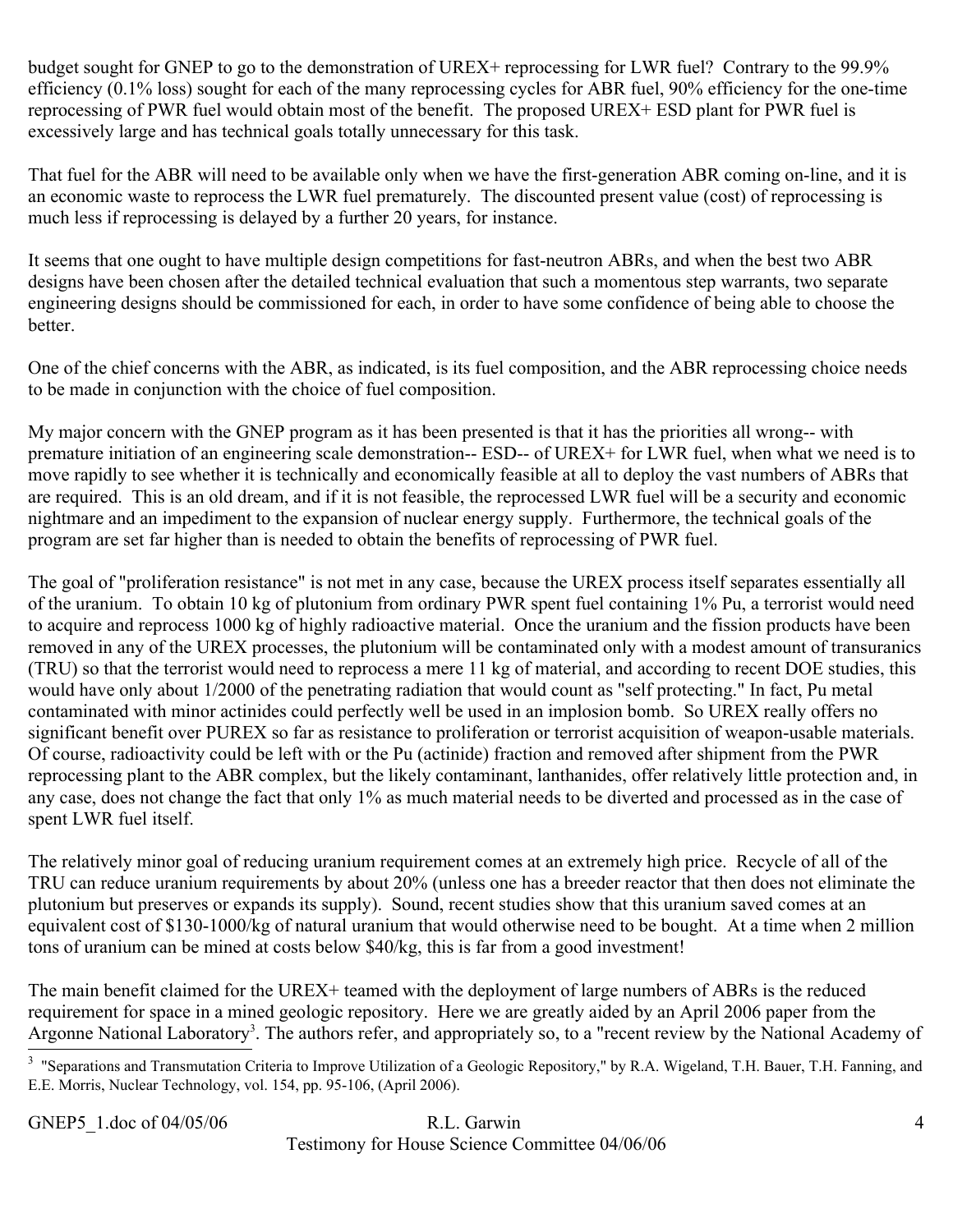Sciences, where the potential benefits regarding dose rate, decay heat load, and nonproliferation were discussed and estimated, at least qualitatively.<sup>[4](#page-4-0)</sup>" Strangely, the 1996 report is hardly referenced in the DOE literature on GNEP, but it is a monumental study that should be understood by all involved. It concluded:

"The excess cost for an S&T disposal system over once-through disposal for the 62,000 tons of LWR spent fuel is uncertain but is likely to be no less than \$50 billion and easily could be over \$100 billion if adopted by the United States."

This is equivalent to \$800-1600/kg of fuel (undiscounted), or roughly 2-4 mill/kWh.

A current EPRI-INL paper provides a sobering assessment both of the prospects for the reprocessing approach and of its necessity:<sup>[5](#page-4-1)</sup>

"In addition, reprocessing plants are expensive and not attractive to commercial financing in the context of the U.S. economy. Thus, the cost increment for reprocessing (i.e., the incremental cost above the cost of repository disposal) will be subsidized initially by the federal government. Although the estimate above does not include repository costs, it is expected that reprocessing will remain more expensive than storage (centralized aboveground plus geologic repository) for the foreseeable future. Projections of major savings in Yucca Mountain repository costs as a result of reprocessing are highly speculative at best. On the other hand, the increased revenues to the Nuclear Waste Fund from an expanding fleet of new reactors will eventually help defray the costs of operating closed fuel cycle facilities.

"It is important to note that despite the extended timetable for introducing reprocessing in the U.S. (due to R&D prerequisites to satisfy cost and nonproliferation objectives, policy considerations, etc.), that a single expandedcapacity spent fuel repository at Yucca Mountain is adequate to meet U.S. needs, and that construction of a second repository is not required under this timetable.

"If, however, reprocessing is implemented on an accelerated schedule before it is economic to do so based on fuel costs, then the federal government will need to bear a much larger cost. As discussed in Appendices B and D, the optimum scenarios for transitioning nuclear energy to a closed fuel cycle in the U.S. context requires us to focus the R&D on those technologies that would enable a transition to cost-effective and proliferation resistant "full actinide recycle" mode with fast reactors that would eventually replace light water reactors. This path is preferred over one that maintains for decades a "thermal recycle" mode using MOX fuel in light water reactors, because the high costs and extra waste streams associated with this latter path do not provide commensurate benefits in terms of either non-proliferation or spent fuel management costs."

The Wigeland, et al, paper arrives at conclusions that are summarized, for instance, in its Fig. 7, which I reproduce here.

# GNEP5 1.doc of 04/05/06 R.L. Garwin 5 Testimony for House Science Committee 04/06/06

<span id="page-4-0"></span><sup>4</sup> "Nuclear Wastes: Technologies for Separations and Transmutation," by the Committee on Separations Technology and Transmutation Systems, ("STATS" for short), National Research Council, National Academy Press, Washington, DC (1996).

<span id="page-4-1"></span> $^5$  "The Nuclear Energy Development Agenda: A Consensus Strategy for U.S. Government and Industry."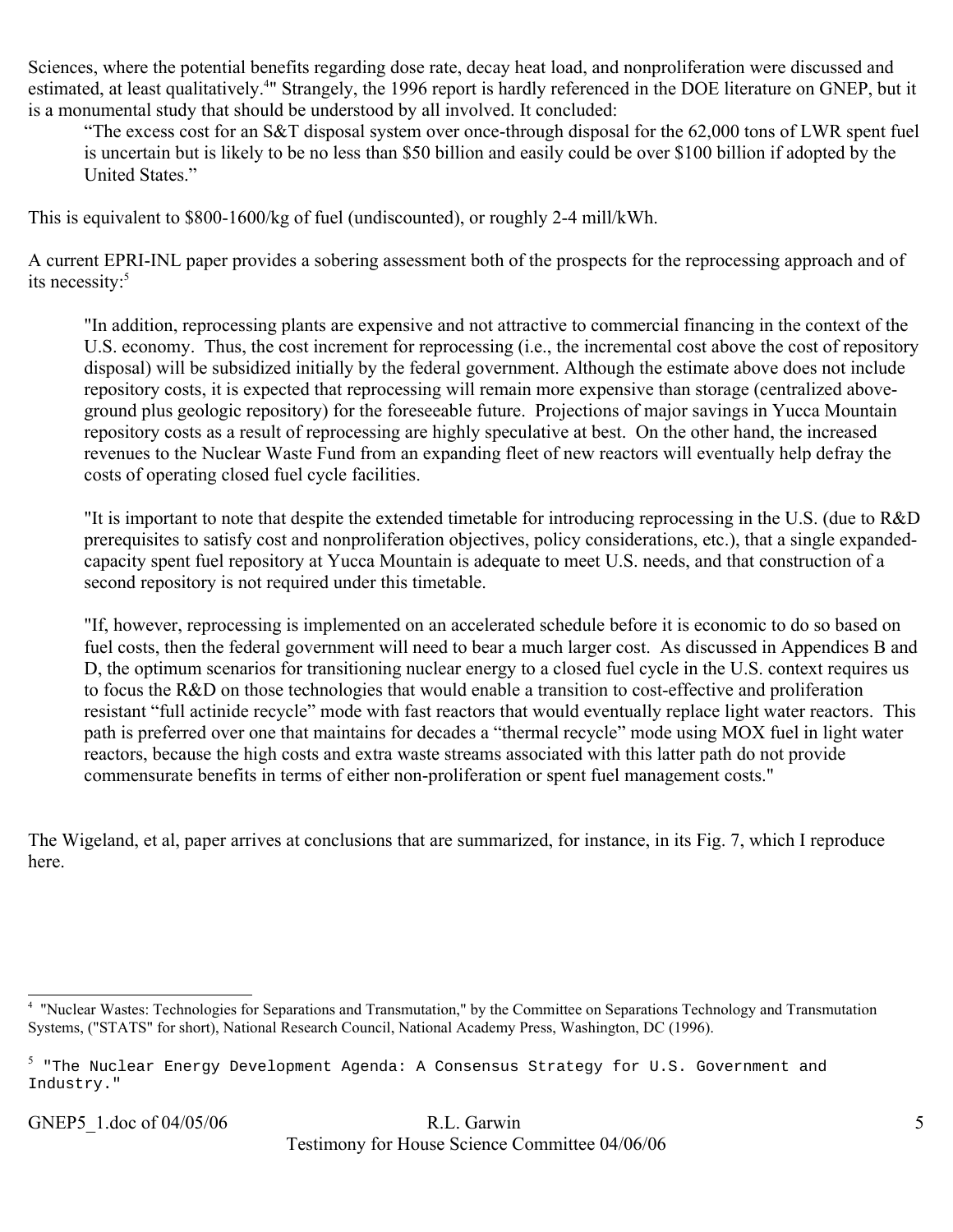

Fig. 7. Potential repository drift loading increase as a function of separation efficiency for plutonium, americium, cesium, and strontium.

This bar chart shows the increase in repository capacity that can be achieved by separating out plutonium, americium, cesium, and strontium, for various assumed fractions remaining in the waste. Note that the removal of the uranium does nothing to increase the capacity of the repository, which is limited by the decay heat of the radioactive materials. With no removal of these materials, the repository is planned for a reference value of initial 1.1 metric ton of heavy metal of spent PWR fuel per meter of "drift" space-- 1.1 MTIHM/m of the mined drift. If 90% of the Pu and Am are removed from the PWR waste, while all the Cs and Sr are retained, the repository capacity would be increased by a factor 4.3. But repository space is also required for the reprocessing waste from the ABR recycle process.

The paper notes that separation and recycle of Pu into LWRs cannot achieve this increase in repository performance, because the spent fuel from this recycle has as much TRU heat in a single fuel element as in the four or five UOX fuel elements that were reprocessed to make it. The fast-neutron ABR, however, is able to fission the minor actinides so that they do not contribute to the decay heat, thus enabling the increase in repository capacity shown in Fig. 7.

Removing 90% of the Cs and Sr results in the bar labeled "9.5" for the factor by which the spent fuel loading in the repository could be increased. Note that this could be achieved either by chemical separation or by holding the waste for an additional 100 years, which gives a further factor 10 decay of the amount of Cs and Sr in the waste.

The 1996 STATS report used a 2% process loss estimate, and the Wigeland paper begins with a 1% process loss, as illustrated in its Fig. 6.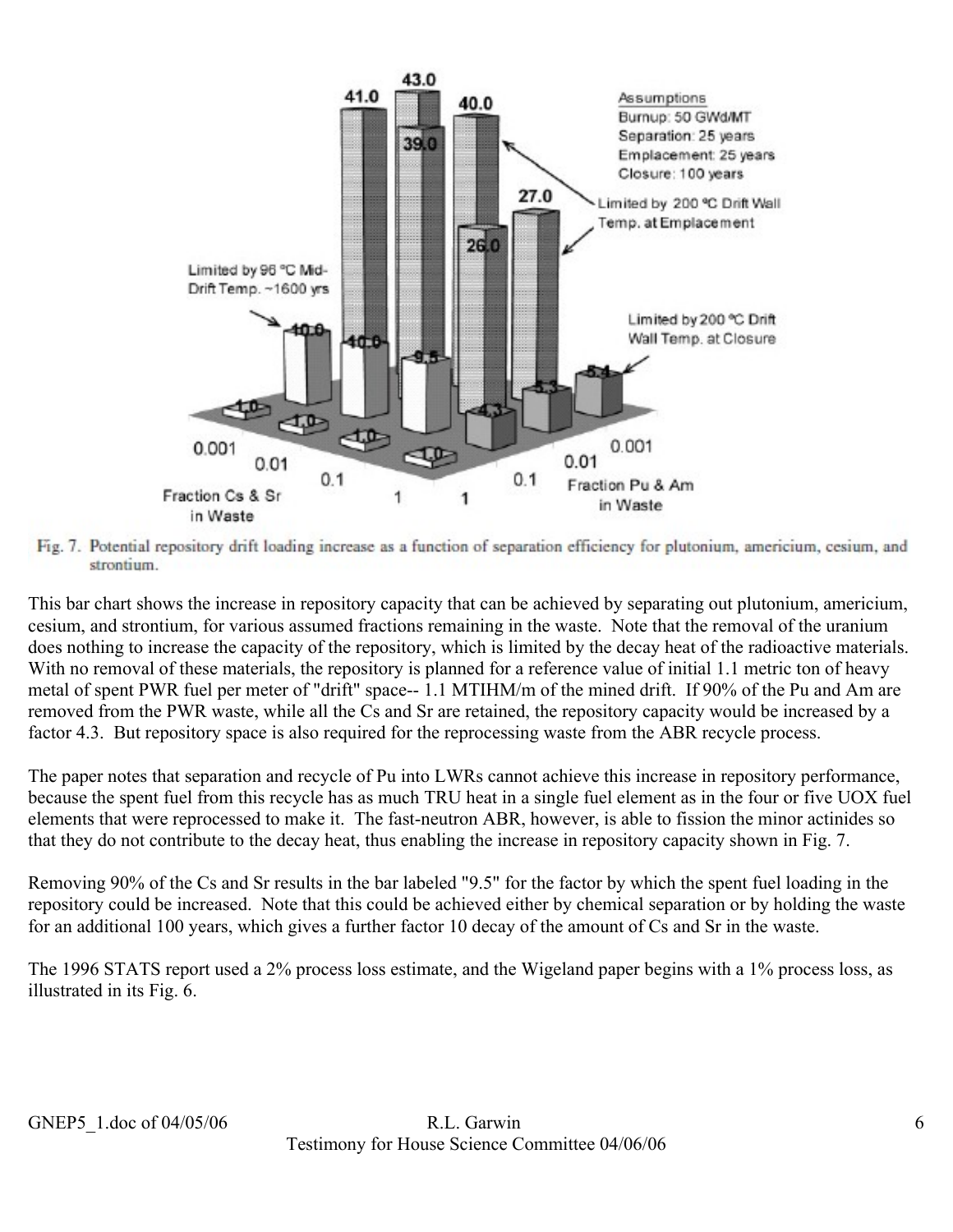

Fig. 6. Transient thermal response of a repository at Yucca Mountain with removal of plutonium, americium, cesium, and strontium from spent PWR fuel, recycling plutonium and americium in a fast reactor, with increased drift loading.

In Fig. 6 of Wigeland, et al, the FR fuel was burned to 80 GWD/MTHM, with about 4 tons of fuel in the FR. Assumed separation efficiency for the PWR fuel was 99.9%.<sup>[6](#page-6-0)</sup>

The arguments for GNEP assert that 99.9% might be achieved, and a big part of the UREX+ ESD demonstration is to go from demonstrated 99% removal efficiency to 99.9% in the case of LWR fuel! But this effort is misguided; it is the ABR reprocessing that would benefit from efficiencies above 99%-- not the PWR UREX+ process.

No rational business person or economist looking at Fig. 7 would want to do the UREX+ ESD program at the level requested.

What is happening here is that one has a cost structure that includes the cost of separation and transmutation (the "chemical plant" and the ABRs) and also the cost of the repository, presumably reduced by a factor comparable with the increased loading that can be achieved. A factor 10 improvement in repository capacity is sufficient to reduce the already low cost of the repository (estimated at 0.1 cents per kWh) to a much lower value. One could perfectly well leave further reduction in repository costs and increase in permitted loading to the much longer term future rather than expending vast sums and time up front to demonstrate on a large scale unnecessarily efficient processes.

Therefore, a reasonable goal for the performance of the chemical plant on PWR fuel is 90% removal of Pu and Am, and similar 90% removal of Cs and Sr, if that is economically achievable. Note that even substantially less removal of

GNEP5 1.doc of 04/05/06 R.L. Garwin 7

Testimony for House Science Committee 04/06/06

<span id="page-6-0"></span><sup>6</sup> Personal communication from R. Wigeland, April 5, 2006.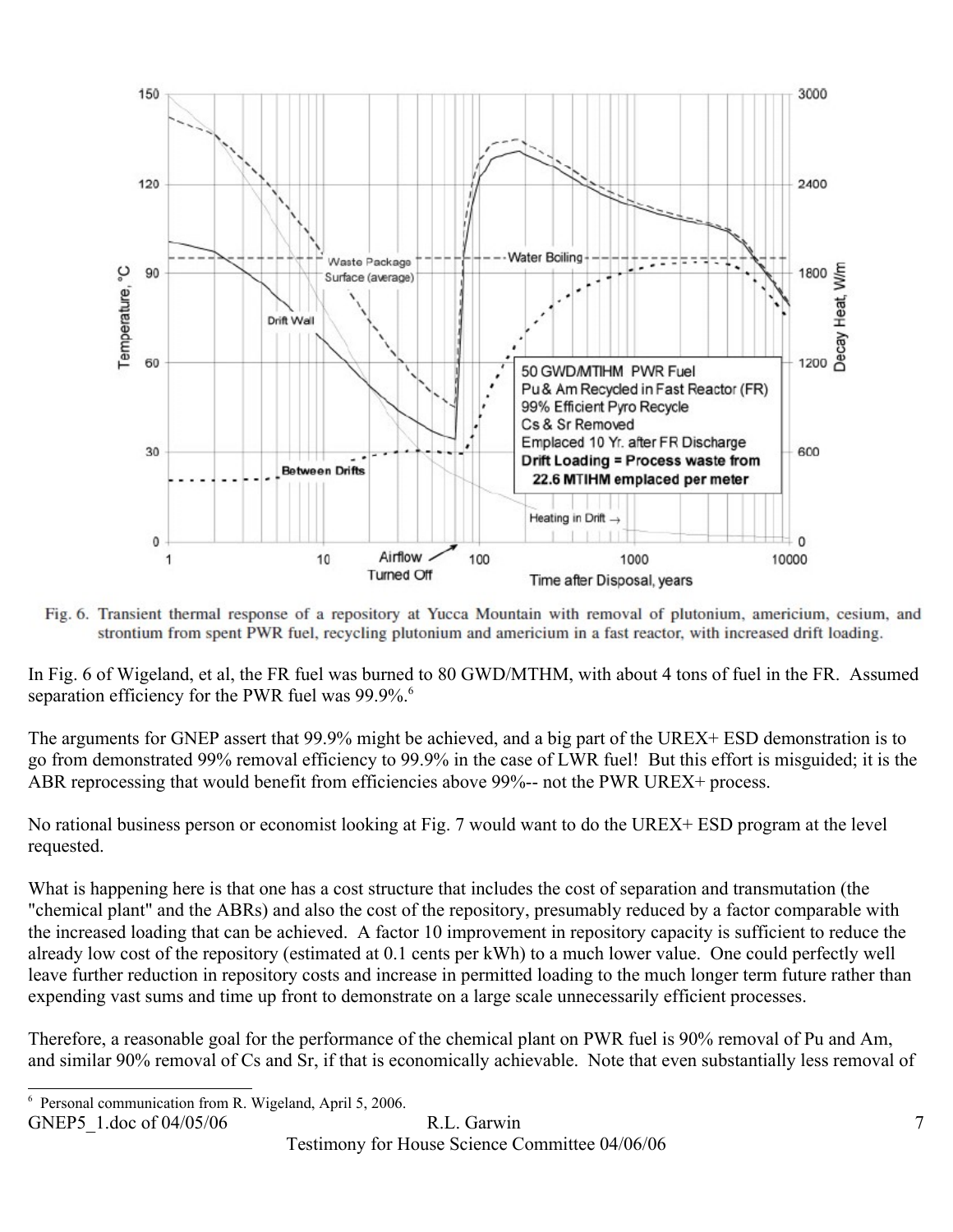Cs and Sr would not much diminish the factor 9.5 increase in repository capacity. Performance already demonstrated far exceeds that required for PWR spent fuel separations. This minimal requirement for separation efficiency for the one-time PWR fuel separation contrasts strikingly with the 99+% that is needed for repeated separation and recycle in the ABR, just because of the multiple recycles required in the case of the ABR fuel.

These specific points reinforce my global point that the uncertainty is what kind of burner reactor can be built to operate 30 or 50 years hence, that will be safe and as close as possible to economically competitive with the LWR or other thermal reactor for the production of electrical power. This is the critical question and is linked to the type of fuel to be burned and hence to the separations technology that must be achieved in ABR fuel recycle.

Since a major element of cost and performance in this "waste reduction" program is the subsidy that would be required for the ABRs, it is of interest to note that there is a very different technology under development that would also modestly reduce repository needs. This is the thermal neutron reactor championed and developed by General Atomics that had deployed two plants-- one at Peach Bottom and the other at Fort St. Vrain, that relies on millimeter-size pressure vessels of carbon and silicon carbide to contain the fissile fuel and the resulting fission products. In the form of a modular high temperature gas turbine reactor-- (MHTGTR)-- such systems could be deployed in a "deep burn" mode, without reprocessing of this fuel, so as to achieve the modest benefits to the repository that could compete with or supplement expanding the repository capacity.

The American Physical Society Nuclear Energy Study Group<sup>[7](#page-7-0)</sup> in its May 2005 report concluded,

"Any decision to reprocess spent fuel in the United States must balance the potential benefits against the proliferation risks. Fortunately, there is no near-term urgency to make a decision on implementing reprocessing in the United States. No foreseeable expansion of nuclear power in the US will make a qualitative change in the need for spent fuel storage over the next few decades. Even though Yucca Mountain may be delayed considerably, interim storage of spent fuel in dry casks, either at current reactor sites, or a few regional facilities, or at a single national facility, is safe and affordable for a period of at least 50 years."

The "GNEP Program" needs to be disaggregated and the technical priorities set appropriately-- the design of the ABR or other waste-burning reactor to be as safe and inexpensive as possible, and the choice of the nature of that reactor together with its fuel. As for the role of GNEP in assured supply of enriched uranium and take back of fuel from much of the world, those policy problems must be addressed, as to whether the United States wishes alone to dispose of radioactive wastes from the rest of the world, or whether it wishes to take the lead in a process that is commercially viable and environmentally acceptable to have internationally approved repositories storing internationally approved waste forms in appropriate areas of the world.

As noted, the other urgent matter for the U.S. and other governments is to determine the cost to obtain vastly more uranium. It is essential to know whether half of the 4000 million tons of uranium in seawater can be extracted at a cost of \$300/kg, as is tentatively suggested by the Redbook. Or whether the GEN-IV working group approach that leads to an estimate of 170 million tons of uranium from terrestrial deposits at an extraction price less than \$260/kg is valid.

So in general I admire the goal of GNEP, but visions that ignore technical reality have often led to disasters, since they preclude more conventional and incremental approaches. The reprocessing and transmutation aspect of GNEP must be seen as a gamble, and an optional—not a necessary—gamble. It is presented as an alternative to expansion of the approved repository capacity, but is linked to the momentous decision to deploy highly subsidized fast reactors in

# GNEP5 1.doc of 04/05/06 R.L. Garwin 8 Testimony for House Science Committee 04/06/06

<span id="page-7-0"></span> $<sup>7</sup>$  Its membership included the Chairman of the Advanced Nuclear Transformation Technology Subcommittee of DOE's Nuclear Energy</sup> Research Advisory Committee.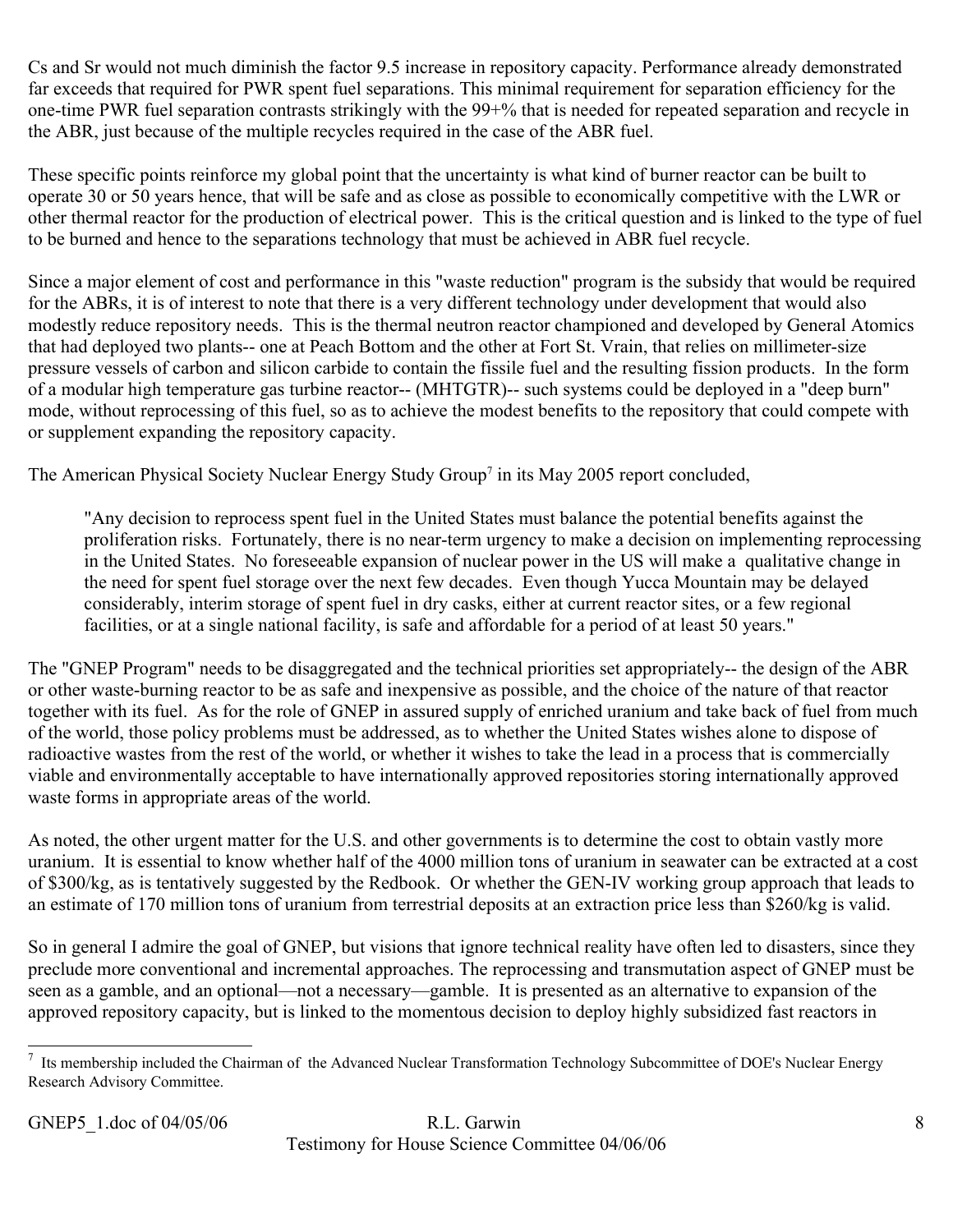numbers that would generate about 1/3 as much power as the light-water reactors with which they would coexist. And it blithely assumes above-ground storage for hundreds of years of separated cesium and strontium waste, as well as the operation of reprocessing plants, all a high-cost, technically risky, and proliferation-prone approach to saving a lowcost resource—space in a mined geological repository and the auxiliary interim dry-cask storage.

RLG:jah:6086GNE5\_1:032706GNE5\_1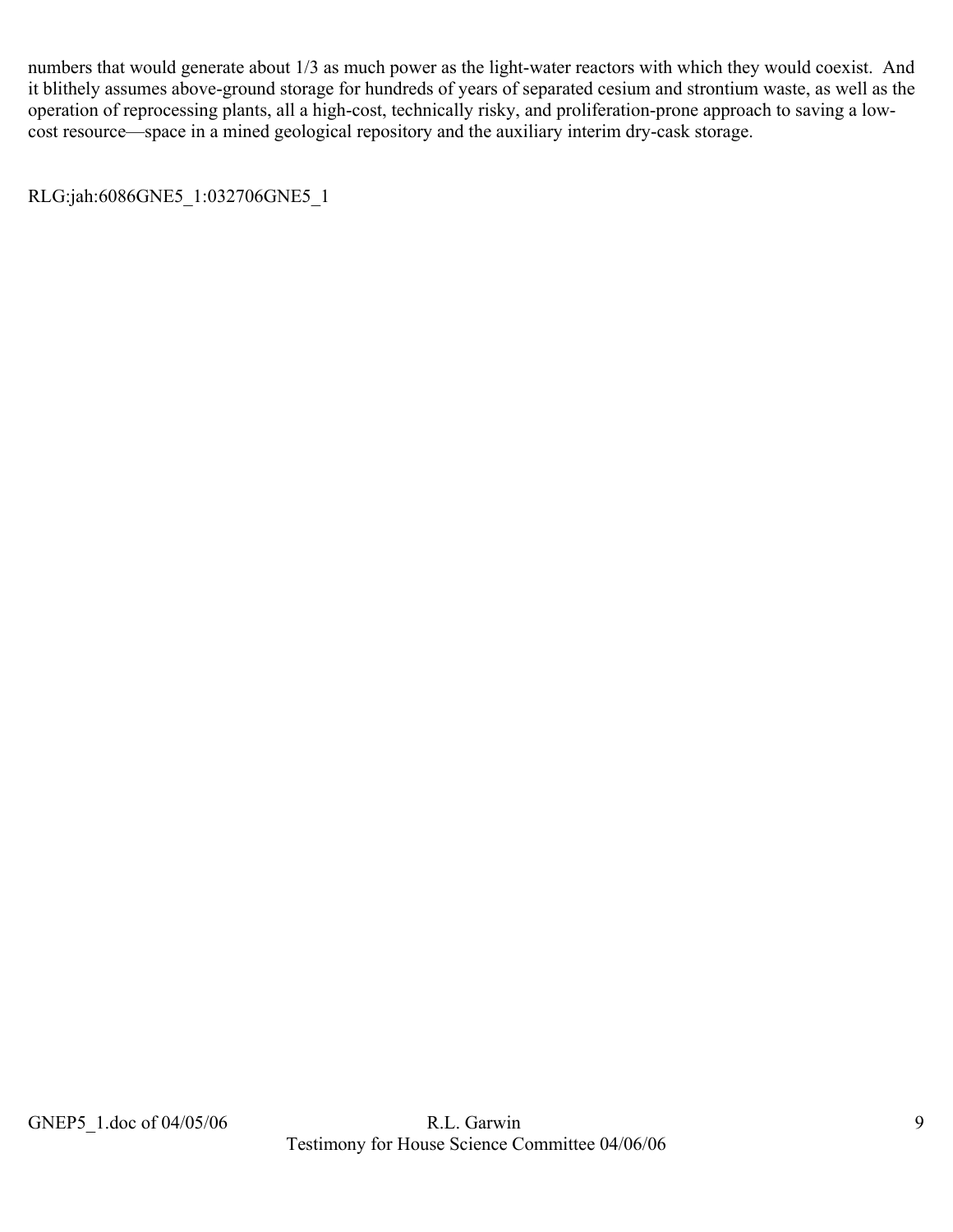#### Brief Biography of Richard L. Garwin March 8, 2004 See "Garwin Archive" at http://www.fas.org/RLG/

Richard L. Garwin was born in Cleveland, Ohio, in 1928. He received the B.S. in Physics from Case Institute of Technology, Cleveland, in 1947, and the Ph.D. in Physics from the University of Chicago in 1949.

He is IBM Fellow Emeritus at the Thomas J. Watson Research Center, Yorktown Heights, New York. After three years on the faculty of the University of Chicago, he joined IBM Corporation in 1952, and was until June 1993 IBM Fellow at the Thomas J. Watson Research Center, Yorktown Heights, New York; Adjunct Research Fellow in the Kennedy School of Government, Harvard University; and Adjunct Professor of Physics at Columbia University. In addition, he is a consultant to the U.S. government on matters of military technology, arms control, etc. He has been Director of the IBM Watson Laboratory, Director of Applied Research at the IBM Thomas J. Watson Research Center, and a member of the IBM Corporate Technical Committee. He has also been Professor of Public Policy in the Kennedy School of Government, Harvard University. From 1994 to 2004 he was Philip D. Reed Senior Fellow for Science and Technology at the Council on Foreign Relations, New York.

He has made contributions in the design of nuclear weapons, in instruments and electronics for research in nuclear and low-temperature physics, in the establishment of the nonconservation of parity and the demonstration of some of its striking consequences, in computer elements and systems, including superconducting devices, in communication systems, in the behavior of solid helium, in the detection of gravitational radiation, and in military technology. He has published more than 500 papers and been granted 45 U.S. patents. He has testified to many Congressional committees on matters involving national security, transportation, energy policy and technology, and the like. He is coauthor of many books, among them Nuclear Weapons and World Politics (1977), Nuclear Power Issues and Choices (1977), Energy: The Next Twenty Years (1979), Science Advice to the President (1980), Managing the Plutonium Surplus: Applications and Technical Options (1994), Feux Follets et Champignons Nucleaires (1997) (in French with Georges Charpak), and Megawatts and Megatons: A Turning Point in the Nuclear Age? (2001) (with Georges Charpak).

He was a member of the President's Science Advisory Committee 1962-65 and 1969-72, and of the Defense Science Board 1966-69. He is a Fellow of the American Physical Society, of the IEEE, and of the American Academy of Arts and Sciences; and a member of the National Academy of Sciences, the Institute of Medicine, the National Academy of Engineering, the Council on Foreign Relations, and the American Philosophical Society. In 2002 he was elected again to the Council of the National Academy of Sciences.

The citation accompanying his 1978 election to the U.S. National Academy of Engineering reads "Contributions applying the latest scientific discoveries to innovative practical engineering applications contributing to national security and economic growth." He received the 1983 Wright Prize for interdisciplinary scientific achievement, the 1988 AAAS Scientific Freedom and Responsibility Award, the 1991 Erice "Science for Peace" Prize, and from the U.S. Government the 1996 R.V. Jones Foreign Intelligence Award and the 1996 Enrico Fermi Award. In 2003 he received from the President the National Medal of Science.

From 1977 to 1985 he was on the Council of the Institute for Strategic Studies (London), and during 1978 was Chairman of the Panel on Public Affairs of the American Physical Society. He is a long-time member of Pugwash and has served on the Pugwash Council.

His work for the government has included studies on antisubmarine warfare, new technologies in health care, sensor systems, military and civil aircraft, and satellite and strategic systems, from the point of view of improving such systems as well as assessing existing capabilities. For example, he contributed to the first U.S. photographic reconnaissance satellite program, CORONA, that returned 3 million feet of film from almost 100 successful flights 1960-1972.

He has been a member of the Scientific Advisory Group to the Joint Strategic Target Planning Staff and was in 1998 a Commissioner on the 9-person "Rumsfeld" Commission to Assess the Ballistic Missile Threat to the United States. From 1993 to August 2001, he chaired the Arms Control and Nonproliferation Advisory Board of the Department of State. On the 40th anniversary of the founding of the National Reconnaissance Office (NRO) he was recognized as one of the ten Founders of National Reconnaissance. In June, 2002, he was awarded la Grande Medaille de l'Academie des Sciences (France)-2002.

(Biography current as of 03/08/04)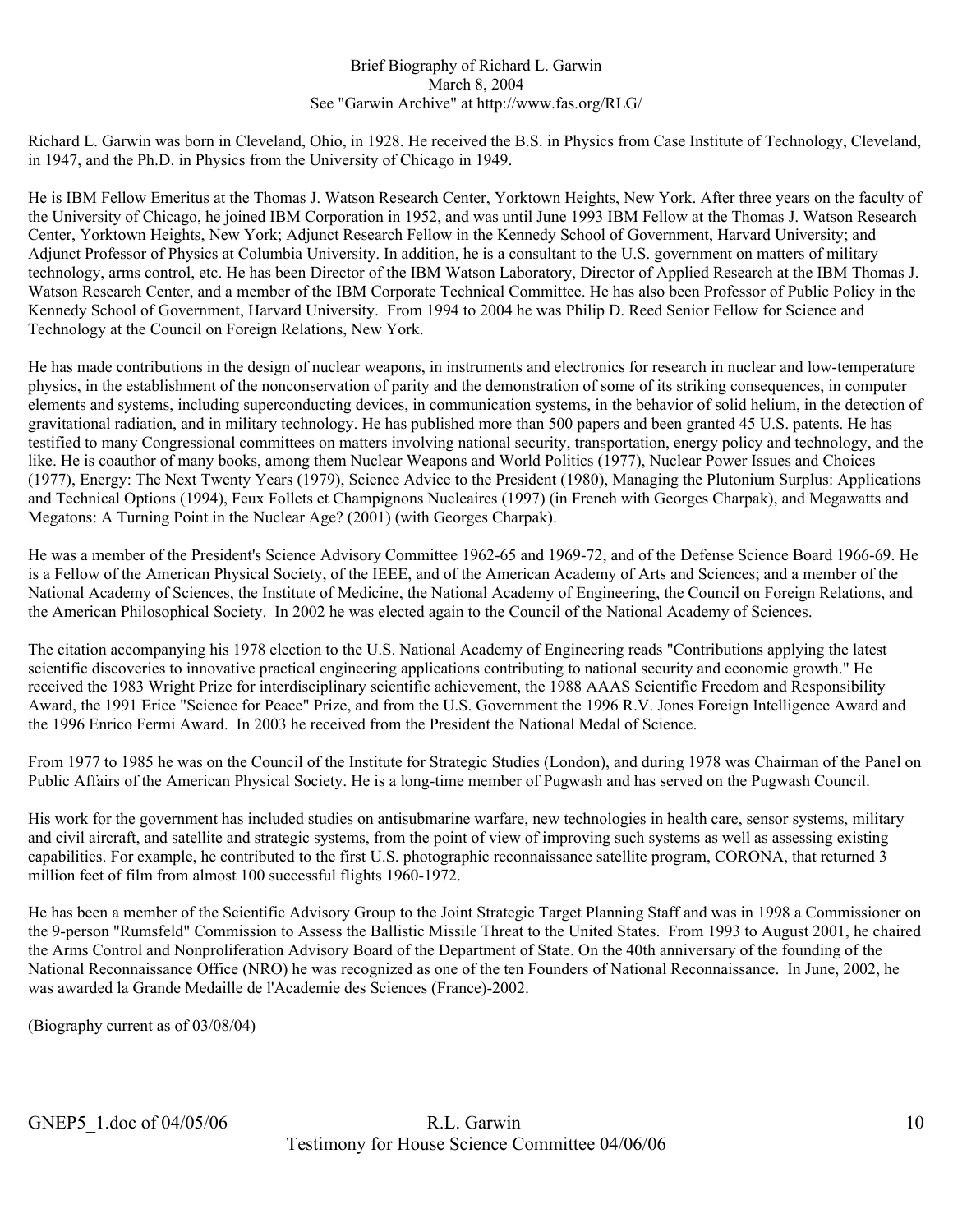Richard L. Garwin IBM Fellow Emeritus Thomas J. Watson Research Center P.O. Box 218 Yorktown Heights, NY 10598-0218 (914) 945-2555 FAX: (914) 945-4419 INTERNET: RLG2 at us.ibm.com

March 29, 2006

Rep. Judy Biggert Chairman Subcommittee on Energy Committee on Science U.S. House of Representatives 2320 Rayburn House Office Building Washington, DC 20515-6301

Dear Chairman Biggert,

As a witness at the hearing of April 6, 2006, I am required to provide for you the identification of any sources of federal funding "which directly supports the subject matter" on which I will be testifying.

I have no federal funding of any kind in conjunction with my analysis or testimony on the Global Nuclear Energy Partnership.

Sincerely yours,

/R.L. Garwin/

Richard L. Garwin

RLG:jah:6088JB:032906..JB